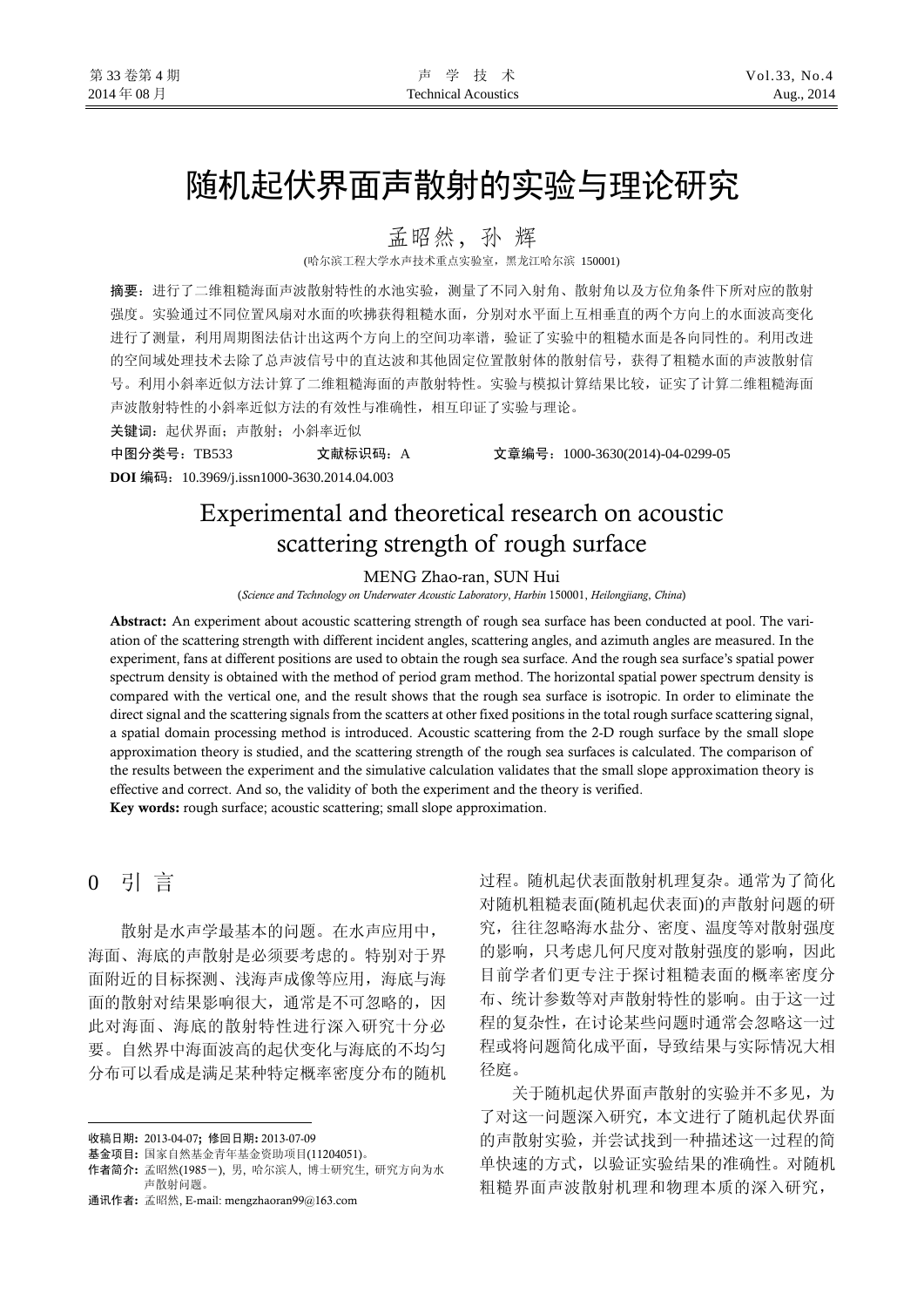为复杂背景下目标特征的提取提供了必要的理论 指导。

### 1 起伏水面声散射强度理论计算公式

随机起伏界面声散射强度的理论计算方法有很 多<sup>[1-5]</sup>,目前比较常用的是由 Voronovich 提出的小斜 率近似法<sup>[6]</sup>, 该方法是近几年才发展起来的一种用 于处理粗糙表面声散射问题的数值方法,该方法在 掠射角不是特别小且表面斜率不是特别大的条件下 计算粗糙表面的声散射是非常有效的。TaiqianYang 和 Broschat 等人基于 Voronovich 的方法详细讨论了 流体-弹性体-固体表面的声散射特性<sup>[7]</sup>,并给出了零 阶、一阶、二阶近似的表达式。随后,Thorsos 在研 究过程中发现 Voronovich 的方法在互易性条件的假 设下存在缺陷并对其进行了修正[8]。小斜率近似应 用范围比较广泛,相对于经典的计算粗糙面声波散 射的方法有很多优点,特别是小掠射角入射的情况 下,比经典方法更加准确,而且计算速度相对于其 它经典方法也比较快,更加适用于实时运算。

#### 1.1 小斜率近似下粗糙海面表达式

对于满足绝对软边界条件的二维各向同性粗糙 海面而言,其最低阶小斜率近似散射截面的表达式 为 $[9]$ :

$$
\langle \sigma \rangle = \frac{|\beta|^2}{16\pi^2 Q_z^2} [2\pi \int {\exp[-\frac{1}{2}Q_z^2 \rho(\underline{v})] - \exp[-\frac{1}{2}Q_z^2 \rho(\infty)]} \nu J_0(Qv) dv +
$$
  

$$
(2\pi)^2 \exp[-\frac{1}{2}Q_z^2 \rho(\infty) \delta(\underline{Q})]
$$
 (1)

其中: *Q,*与*Q*为波数,详见 1.2 节。β 是一个只与 粗糙表面边界条件相关的量,对于绝对软边界条件 而言, β=4k*g*2。 ν 为空间两点 x 方向的差值。

$$
\rho(\underline{v}) = 2[A(0) - A(\underline{v})] \tag{2}
$$

式(2)中:*A*(*ν*)为粗糙表面的相关函数,可采用经验 公式或实验测量,本文通过实验测量并计算出表面 的相关函数。

#### 1.2 波数  $O_2$ 说明

入射波与 *x* 轴的夹角为θin ,散射波与 *x*− *y* 平面 的夹角为 $\theta_{\text{out}}$ , 方位角为 $\phi_{\text{out}}$ , 各个角度的取值范围  $\overleftrightarrow{B}$ : 0° <  $\theta_{\rm in} \leq 90$ °, 0° <  $\theta_{\rm out}$  < 180°, −180°  $\leq \phi_{\rm out} \leq 180$ °.

入射波与散射波波数表达式如下所示,文中所 有带下划线的量均表示二维 *x*− *y* 平面上的量。 为 0 *k* 波数的数值,利用这一变量表达入射波数矢量 k 与 散射波数矢量 $\bm{q}$  。



二维粗糙面散射模型示意图

Fig.1 Sketch map of acoustic scattering model of two dimension rough surface

 $k = k_0 (\cos \theta_{\text{in}} x - \sin \theta_{\text{in}} z)$ (3)

$$
\boldsymbol{q} = k_0 (\cos \theta_{\text{out}} (\cos \phi_{\text{out}} \boldsymbol{x} + \sin \phi_{\text{out}} \boldsymbol{y}) + \sin \theta_{\text{out}} \boldsymbol{z}) \qquad (4)
$$

$$
Q = k - q = (\underline{Q}, Q_z) \quad Q_z = -k_0 (\sin \theta_{\text{in}} + \sin \theta_{\text{out}}) \tag{5}
$$

 $Q = k_0 [(\cos \theta_{\text{in}} - \cos \theta_{\text{out}} \cos \phi_{\text{out}}) x - \cos \theta_{\text{out}} \sin \phi_{\text{out}} y]$  (6)

 $Q = \sqrt{\cos^2 \theta_{\text{in}} + \cos^2 \theta_{\text{out}} - 2 \cos \theta_{\text{in}} \cos \theta_{\text{out}}} \quad (7)$ 式(7)中:第一项为散射场中的非相干散射部分,第 二项为相干散射部分。我们主要关注的是非相干散 射部分,从式(7)中可以看出,只需要知道粗糙面的 相关函数就可以得到其对应的散射截面的数值计 算结果。

### 2 随机起伏水面的声散射实验

随机起伏水面的声散射实验在实验室水池中 进行,水池尺寸为 1.7 m×1.5 m×1.5 m,通过不同 位置的风扇对水面的吹拂获得随机起伏水面。整个 实验大体由两部分组成:一部分为粗糙水面空间功 率谱的测量实验,另一部分为粗糙水面的声散射实 验。

#### 2.1 根据测量数据计算空间功率谱

第一部分实验是风吹水面所形成的粗糙水面 涟漪的空间功率谱的测量实验,整个实验系统由摄 像头、计算机、3 个风扇组成,3 个风扇的坐标分 别为 A(0.85, 0.75)、B(0, 0.75)和 C(0, 0)。为了判断 实验中所制造出来的粗糙水面是否为各向同性的, 分别对水平面上互相垂直的两个方向上的水面波 高变化进行了测量,测量时间均为 30 s,横向测量 长度为 0.28 m, 纵向测量长度为 0.16 m, 采样点数 均为 240 个点。

随后将摄像头记录的视频逐帧输出,并随机抽 取 20 幅图并对每幅图的水面波高进行读数<sup>[10]</sup>, 随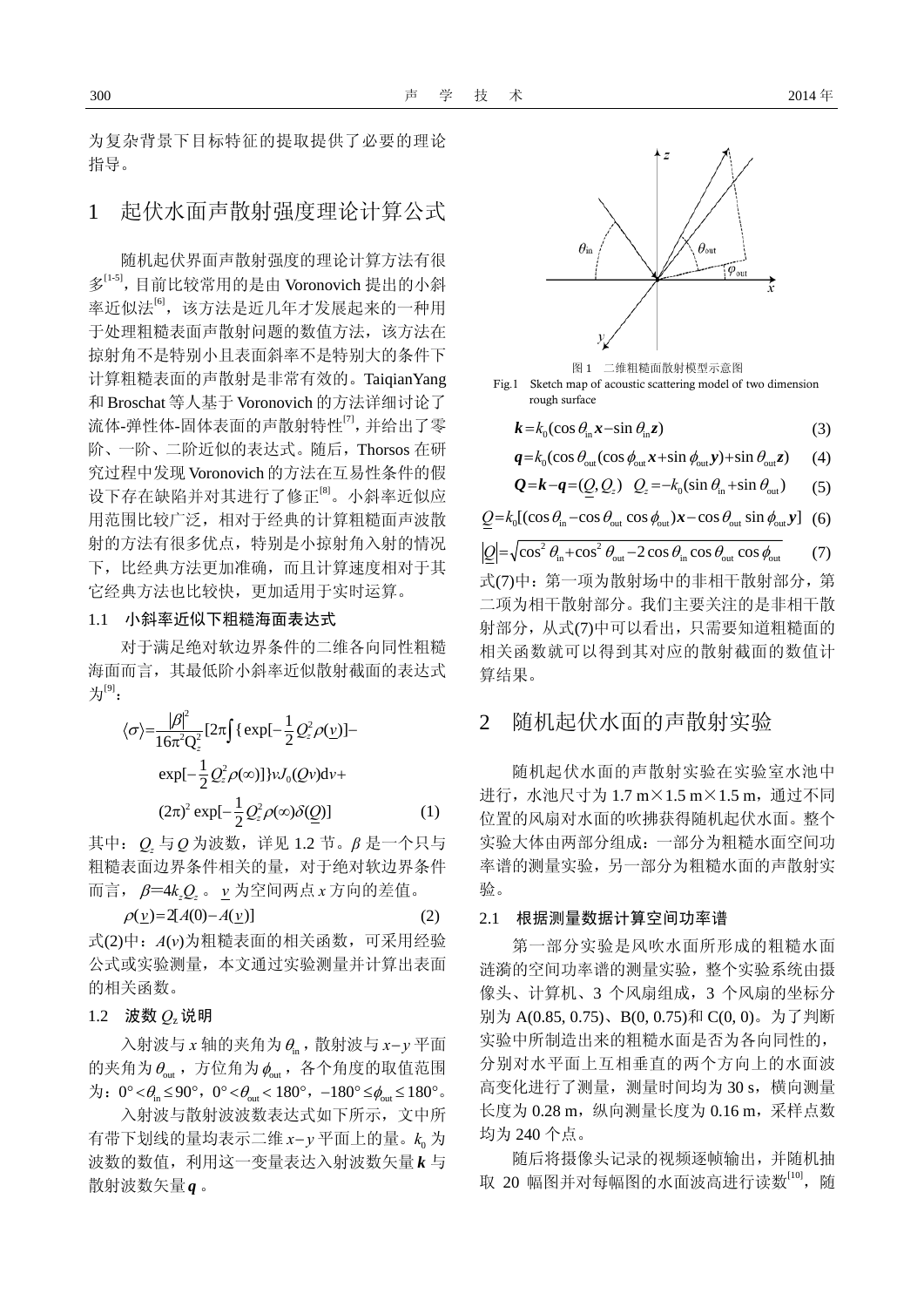



后利用周期图法[11]对其进行空间功率谱估计,结果 如图 2 所示,图中 *S* 为高度起伏的功率谱密度,*K* 为波数。

从图 2 中可以看出横向和纵向空间功率谱估计 结果基本一致,因此可以认为实验中的随机起伏水 面是近似各向同性的。根据功率谱密度计算出浪高 的自相关函数,代入公式(1)中即可得到散射强度。

#### 2.2 随机起伏水面的声散射实验

第二部分实验是随机起伏水面的声散射实验。 实验用换能器基阵如图 3 所示。

基阵由两个基阵架构成,可以通过旋转其中一 个基阵架的位置来调整方位角ϕ ,基阵架上各片角



Fig.3 Sketch map of transducer array

铁与铅垂线的夹角分别为 15°、45°、90°、135°和 165°,每片角铁上固定两个换能器,换能器的−3 dB 波束角为 50°。

实验选用的发射信号为 CW 脉冲信号,声波频 率为 100 kHz, 填充 20 个周期, 重复周期为 0.5 s。

### 3 实测数据与理论结果的对比分析

本实验对不同入射角、散射角以及方位角情况 下的粗糙水面的散射强度进行了测量,计算得到了 不同时间点所对应的散射强度值,最后取均值以此 作为该种情况下的散射强度值。实验中发射换能器 的声源级为 166 dB,水听器在 100 kHz 的灵敏度为 −170 dB。

#### 3.1 水面散射信号提取

在进行随机粗糙水面的声散射实验时采集器 所接收到的声脉冲信号由电串漏信号、直达波信 号、水面和池壁散射信号以及其它固定位置散射体 的散射信号五部分组成。其中只有水面散射信号是 随机的,而其他信号都是固定的。由于在某些角度 发射和接收声波时这些固定的信号与水面散射波 的声程比较接近,不同贡献的声波很容易混叠到一 起,因此如何从接收到的混叠后的信号中提取出水 面散射信号就显得尤为重要。

本论文借鉴空间域处理技术[12]来获得水面散 射信号。其基本思想为:在发射和接收换能器保持 相对位置不变的情况下,开启风扇,让水面反射声 波的贡献随机化和无规则化,利用采集器连续采集 信号,最终将不同时间点接收的信号同步叠加而将 水面反射声波信号消除,从而提取出声程固定的干 扰信号部分,然后用原始信号减去固定信号就可以 获得水面散射信号。

图 4 是直达波和其他散射体散射信号干扰比较 严重的两个角度脉冲信号处理前后的对比图。由图 4 可以看出利用空间域处理技术处理后,其固定信 号部分被有效地去除了,剩下的部分就是我们所需 要关注的水面散射信号。

### 3.2 收发合置系统下随机起伏界面的声散射

图 5 反映的是收发合置时散射强度随散射角变 化的情况,散射强度随角度增加而增大,这是因为 合置系统相干成分增加。可以看出实验结果与理论 计算结果基本一致。

#### 3.3 收发分置系统下随机起伏界面的声散射

图6反映的是方位角为0°时散射强度随散射角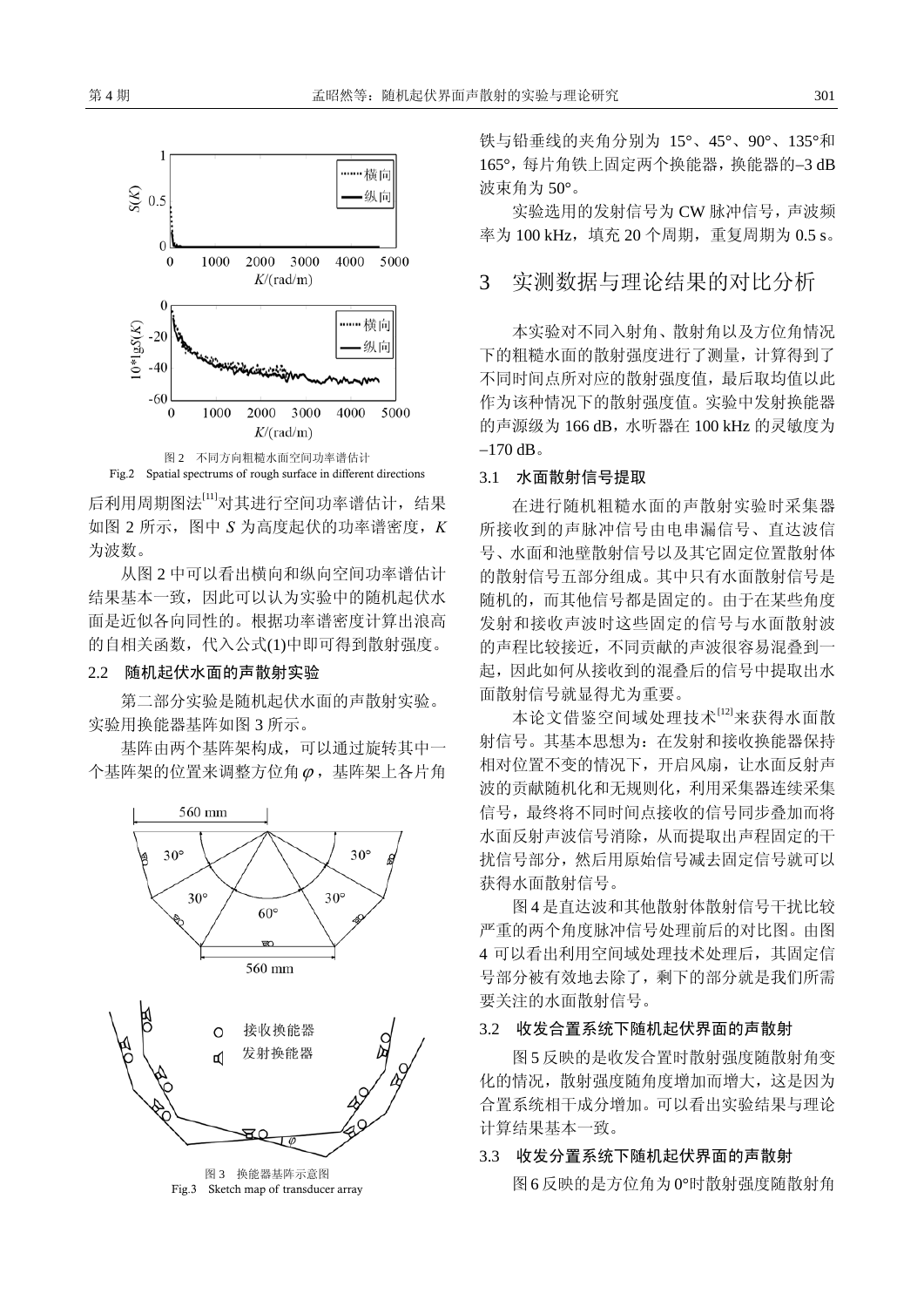







掠射角变化的情况,从图中可以看出,在镜面方向 散射强度最大,实测结果与理论结果基本一致。 图 7 是入射角为 15°、极角分别为 40°、60°、90°时 散射强度随散射角变化的曲线。在接近镜面反射角 处强度最大,实验与理论相一致。

图 8 是入射角为 45°、极角分别为 40°、60°、 90°时散射强度随散射角变化的曲线。由图 8 可以 看出,实测结果与理论计算结果基本一致。









图 7 *θ*in=15°时散射强度随散射角的变化关系曲线

Fig.7 Variation of acoustic scattering strength with scattering angle for  $\theta_{\rm in}$ =15°